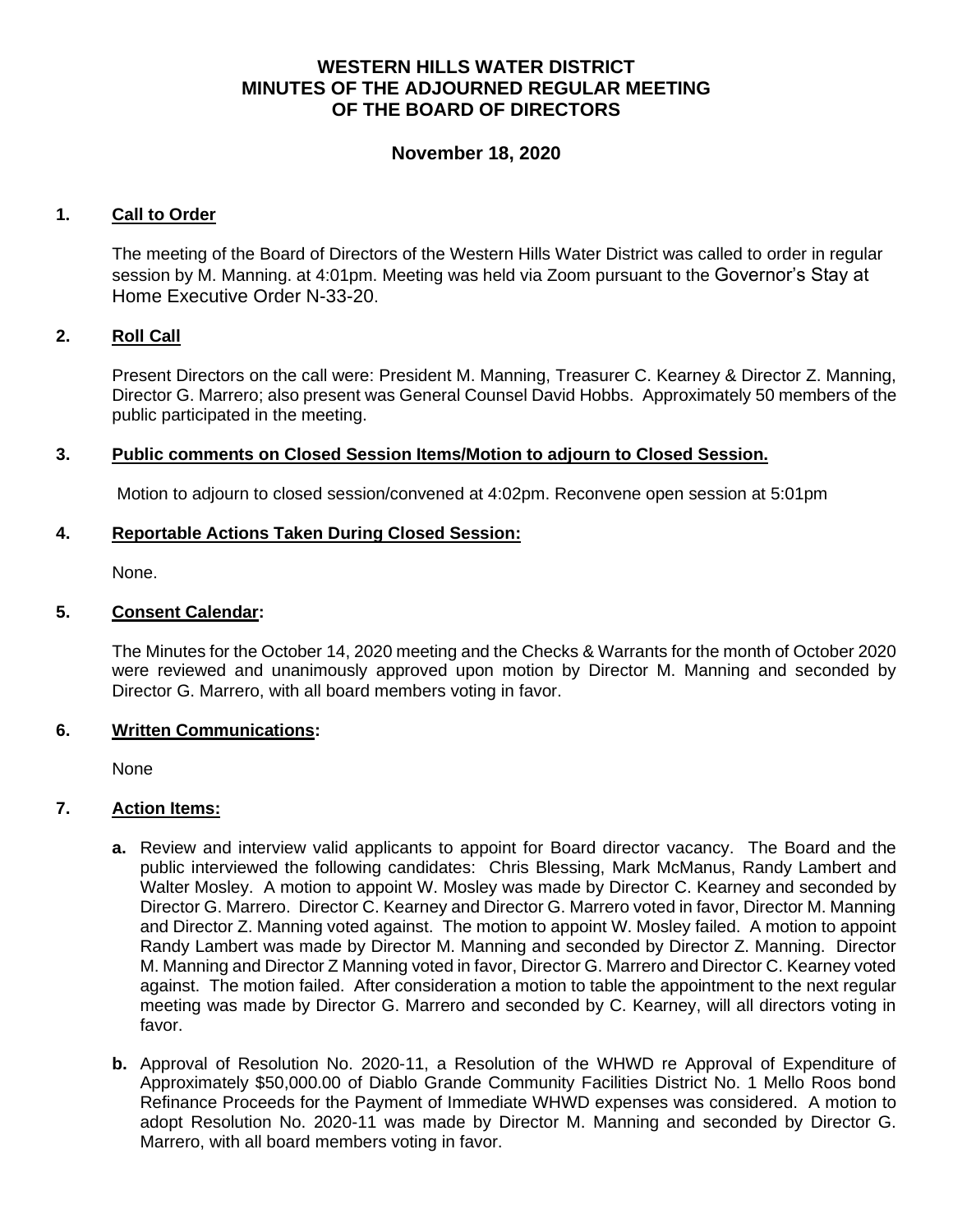- **c.** Approval of Resolution No. 2020-12, a Resolution of the WHWD re Approval of Expenditure of Approximately \$3,215.91 of Diablo Grande Community Facilities District No. 1 Mello Roos bond Refinance Proceeds for the Payment to BNY Mellon for Trustee Admin Fees for series 14 invoice #252-2312014 & #D20259P00007. A motion to adopt the resolution Director M. Manning and seconded by Director Z. Manning, with all board members voting in favor.
- **d.** Motion to appoint Ashley Wilkins as WHWD Board Secretary. A motion to appoint Ashley Wilkins as WHWD Board Secretary was made by Director M. Manning and seconded by Director G. Marrero, with all board members voting in favor.
- **e.** Motion to Cancel December 9, 2020 regular WHWD Board Meeting. A motion cancelling the December 9, 2020 board meeting was made by Director M. Manning and seconded by Director Z. Manning, with all board members voting in favor.

## **8. Reports By District Staff:**

None

# **9. Reports of Board Members**

*Members of the Board may give verbal reports on activities or request that future matters be placed upon a Board agenda*

None.

## **10. Public Comment on Items Not on the Agenda**

*Interested persons in the audience or by teleconference are welcome to introduce any topic within the District's jurisdiction. Matters presented under this agenda item may be discussed, but no action can be taken by the Board at this meeting except as follows:*

- *a. Briefly respond to statements made or questions raised.*
- *b. Ask a question for clarification.*
- *c. Provide a reference to staff or other resources for factual information.*
- *d. Request staff to report back at a subsequent meeting.*
- *e. A Board member or the Board itself may take action to direct staff to place a matter of business on a future agenda.*

- Numerous questions were asked about the future of Diablo Grande and WHWD. Public questions were asked about payments made by Angel's Crossing for WHWD operations. Residents raised various concerns about WHWD operations, governance and funding issues.

# **Motion to Adjourn.**

Meeting adjourned by motion made by M. Manning and seconded by Z. Manning. All board members were in favor.

Next Adjourned Regular Meeting: Wednesday, January 13, 2021.

**Matter Too Late for the Agenda**: *Action items may be added to the agenda upon determination by a majority vote of the Board that an emergency exists, as defined by state law, or by a 2/3 vote of the Board that (1) there is a need to take immediate action; and (2) that the need for action came to the District's attention after the agenda was posted.*

Respectfully submitted:

Secretary of the Board

\_\_\_\_\_\_\_\_\_\_\_\_\_\_\_\_\_\_\_\_\_\_\_\_\_\_\_\_\_